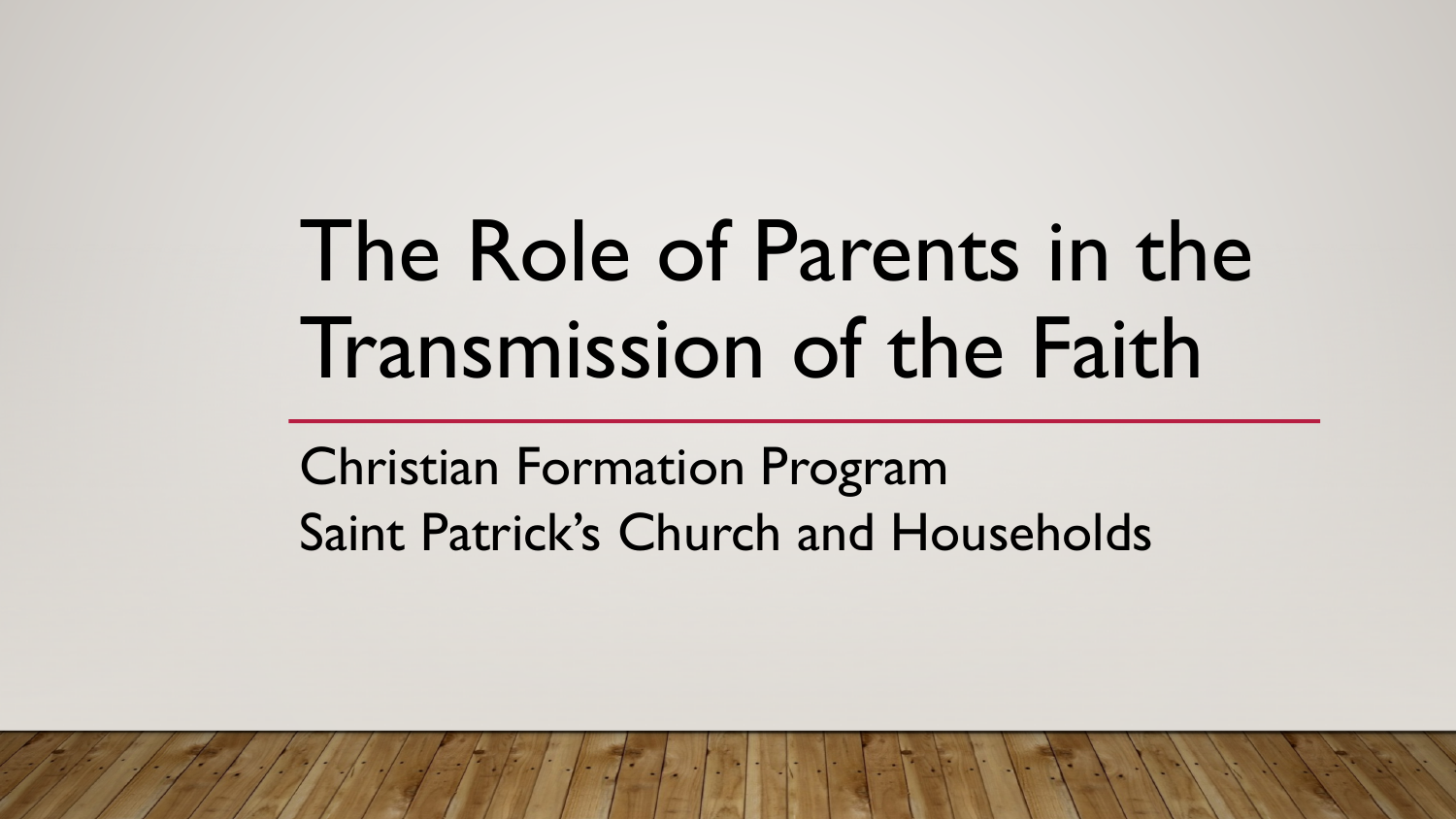## BACKGROUND

Wrestling with the perennial question:

"Father, I raised my children Catholic, but now they stopped practicing their faith. I do not know what went wrong."

good intention  $\neq$  outcome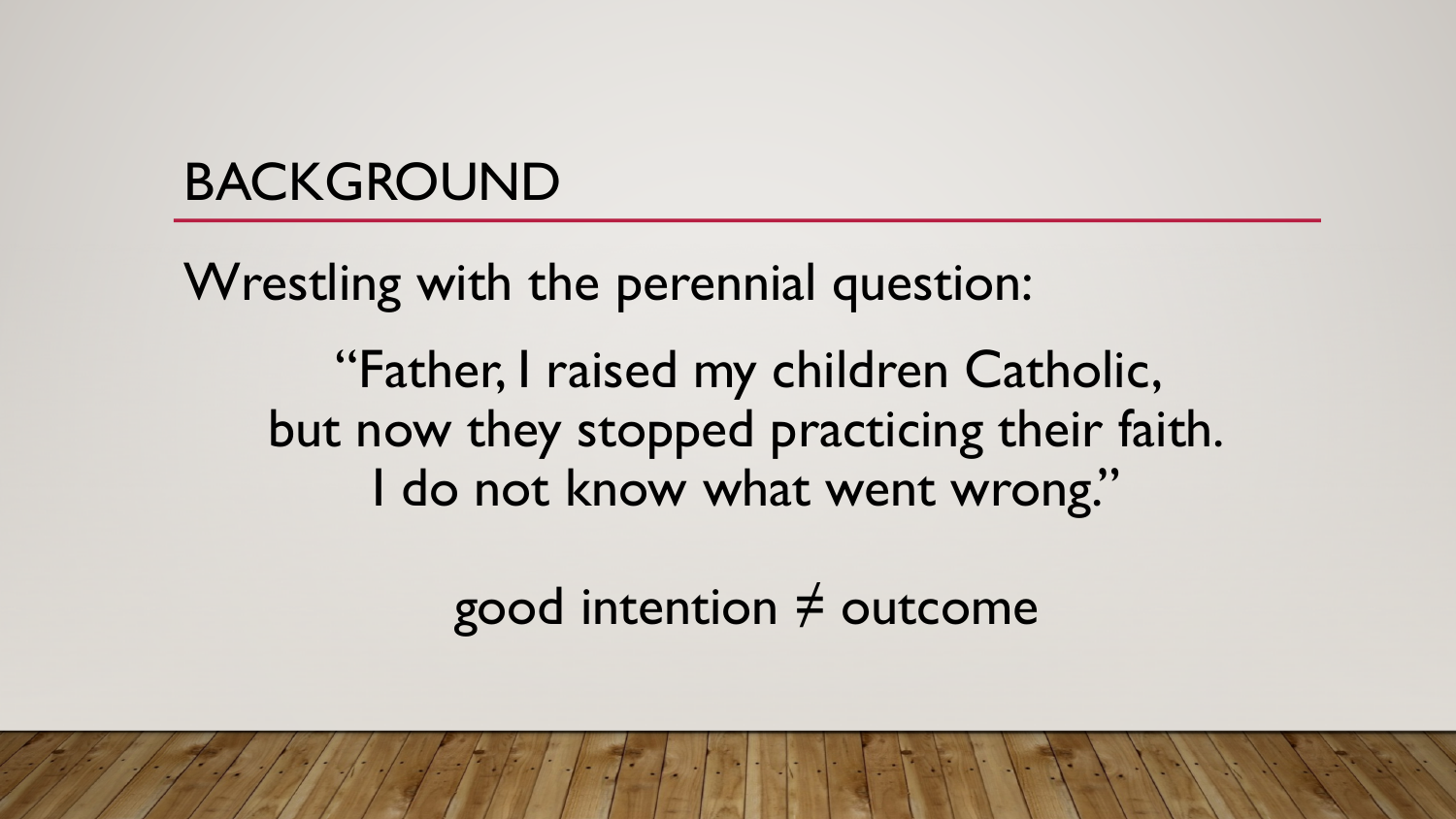#### BACKGROUND

"Father, I raised my children Catholic, but now they stopped practicing their faith. I do not know what went wrong."

Before: Sunday Mass / Religious Education / Catholic School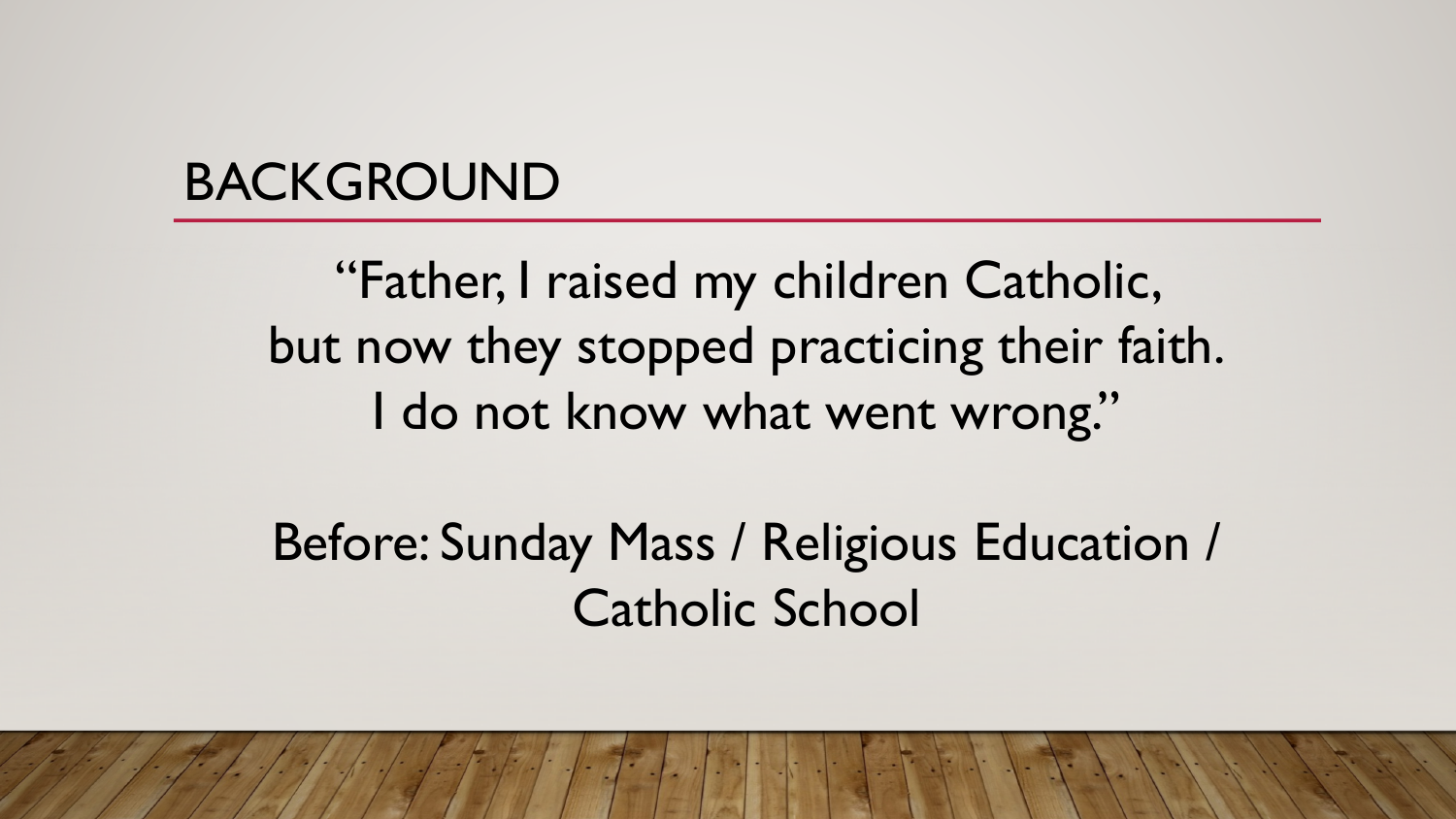# BACKGROUND

Sociological Studies by Christian Smith:

- His Books, available on Amazon
- A Report on American Catholic Religious Parenting, available online for free.
- YouTube: State of Catholic Parenting in the Handing On of the Faith.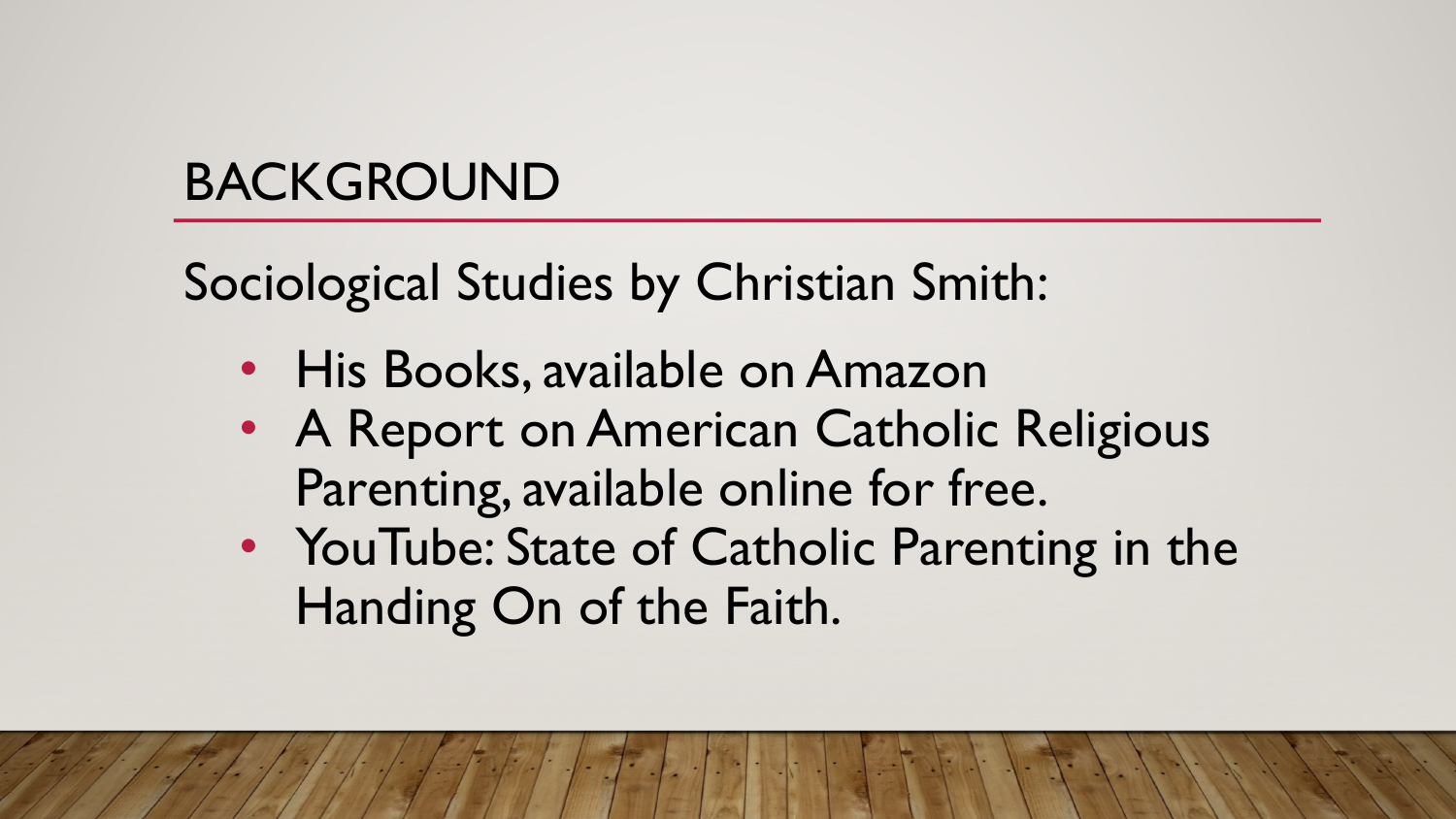#### CURRENT TREND

"Father, I am raising my children Catholic, aware that today I, as a parent, have the most impactful influence on my children."

Now: Sunday Mass / Parental Importance of Faith / Family Talks about Religion at Home low Q: 1% / high Q: 82%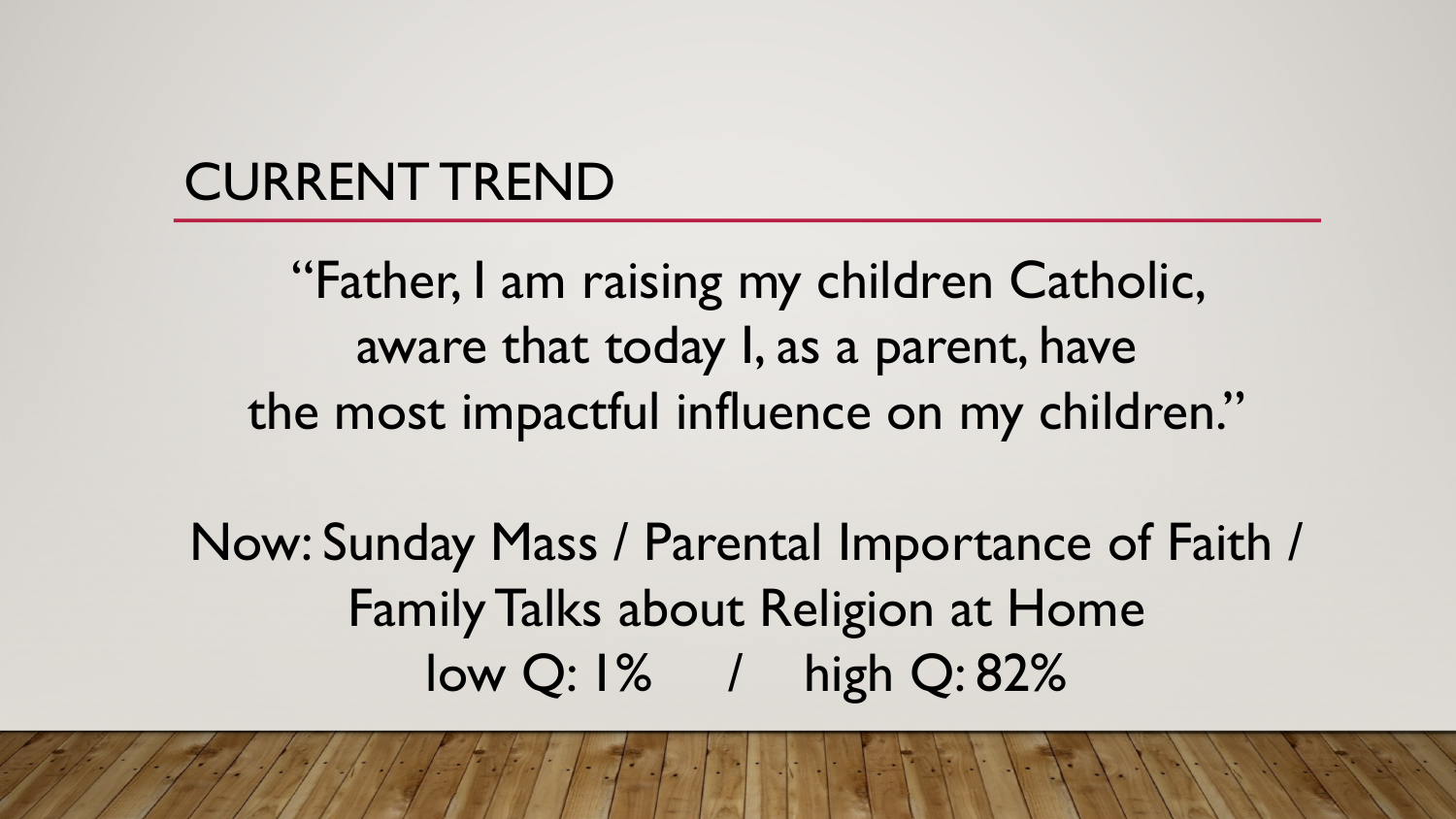#### CHALLENGE: BECOME FAITHFUL WITNESSES

"Parents' religiosity cannot be perceived as inauthentic because of gaps on modelling, elevation of other priorities." – Justin Bartkus

Our children are looking up at us for coherent & consistent faithful witnesses of the Catholic faith. (meaningful, plausible, and viable)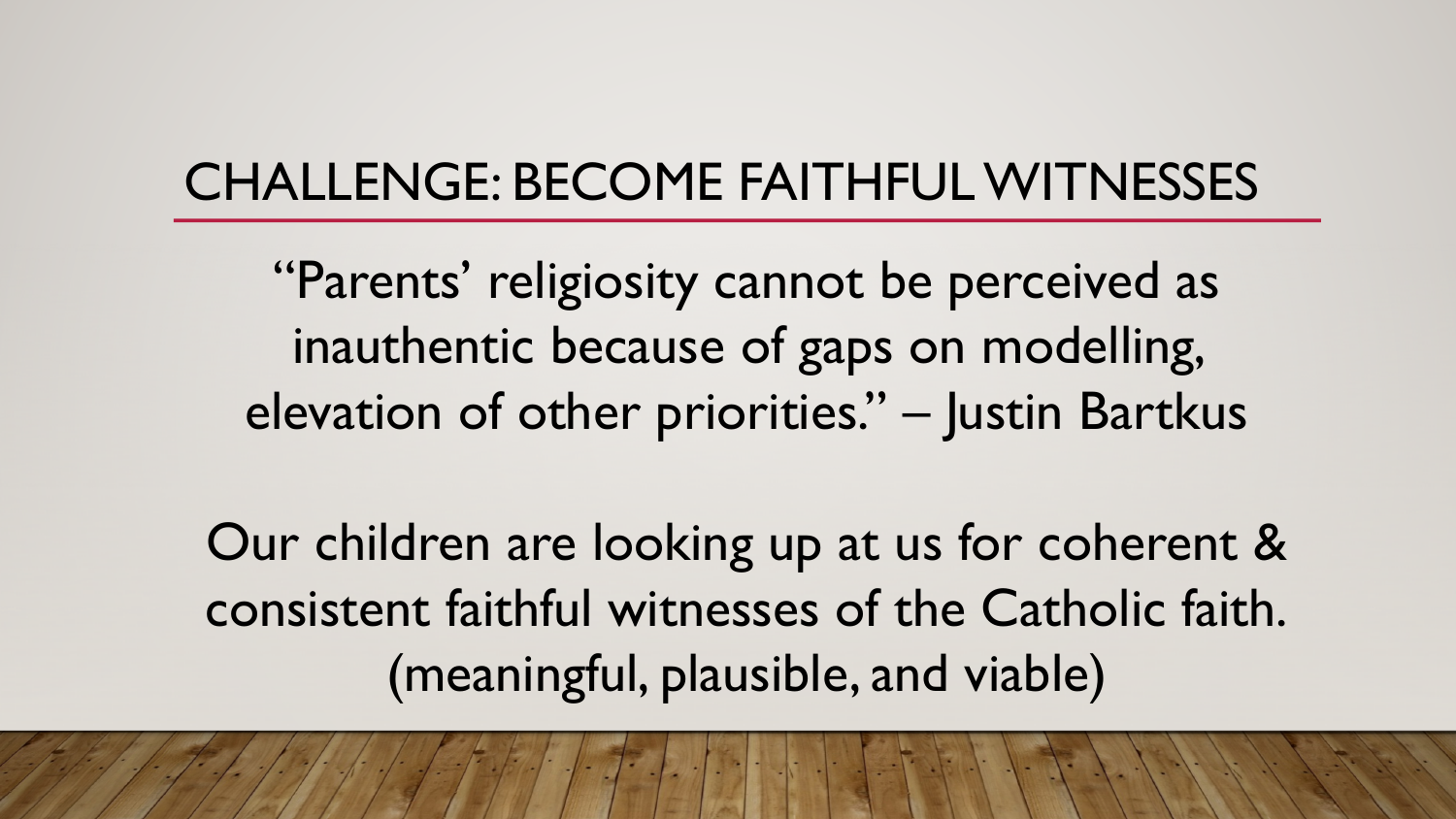# DISCIPLES MAKING DISCIPLES

Four Markers of Effective Catholic Parents 1. Faith is an important dimension of faith journey. 2. Consciously reflect religious aspirations on their children, and seek to achieve these aspirations.

- 3. Multi-faceted and consistent Catholic content within and outside the home.
- 4. Effective and transparent communicators about their religious commitments.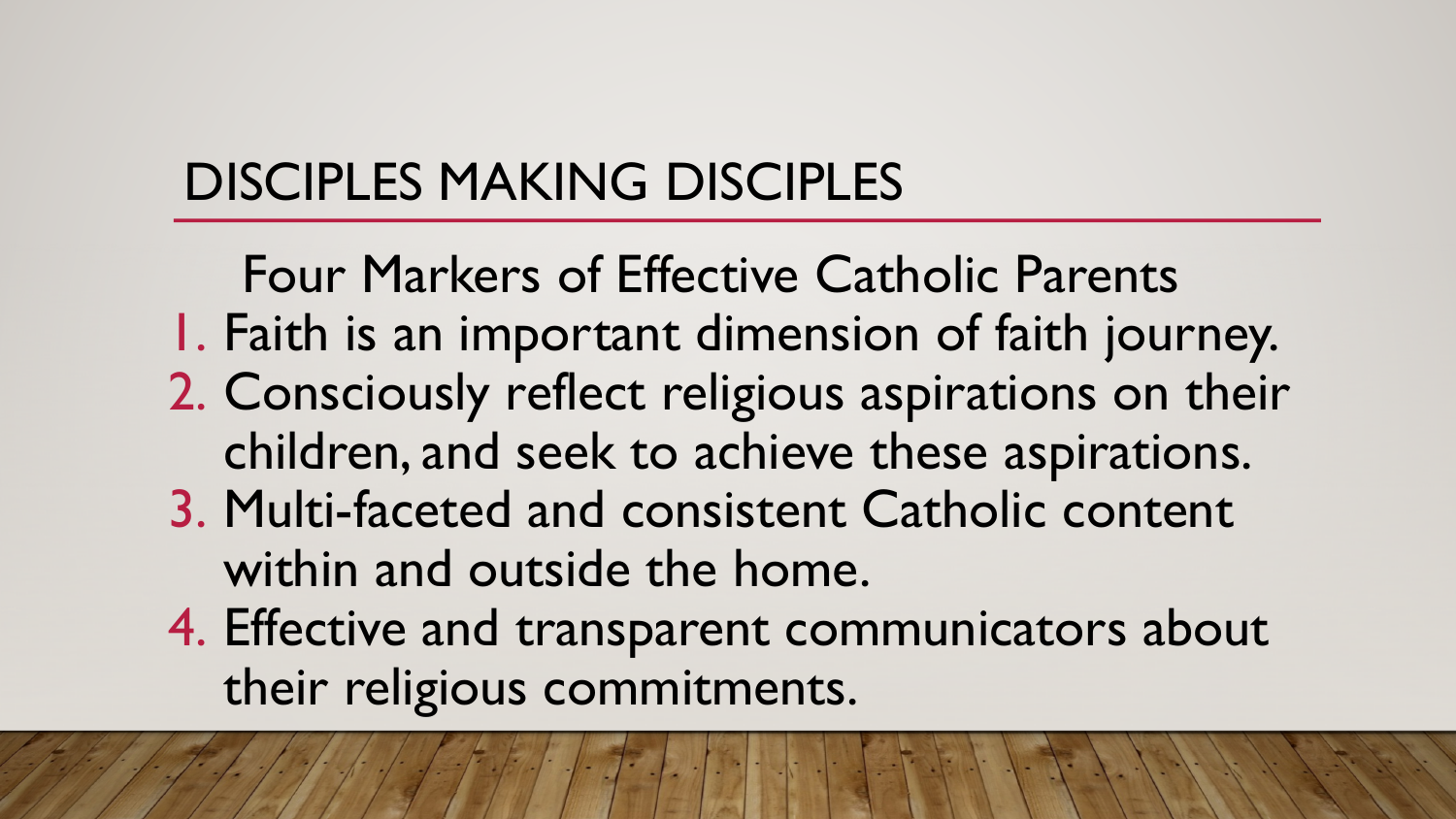# PASTORAL TASKS

- 1. Parents must be informed and empowered to consciously and effectively fulfill their role.
- 2. Parental success is contingent on total quality of witness.
- 3. Parents must be enabled to draw from preexisting faith and convictions, e.g. rediscovering Christ.
- 4. Parents can rely on the village for help.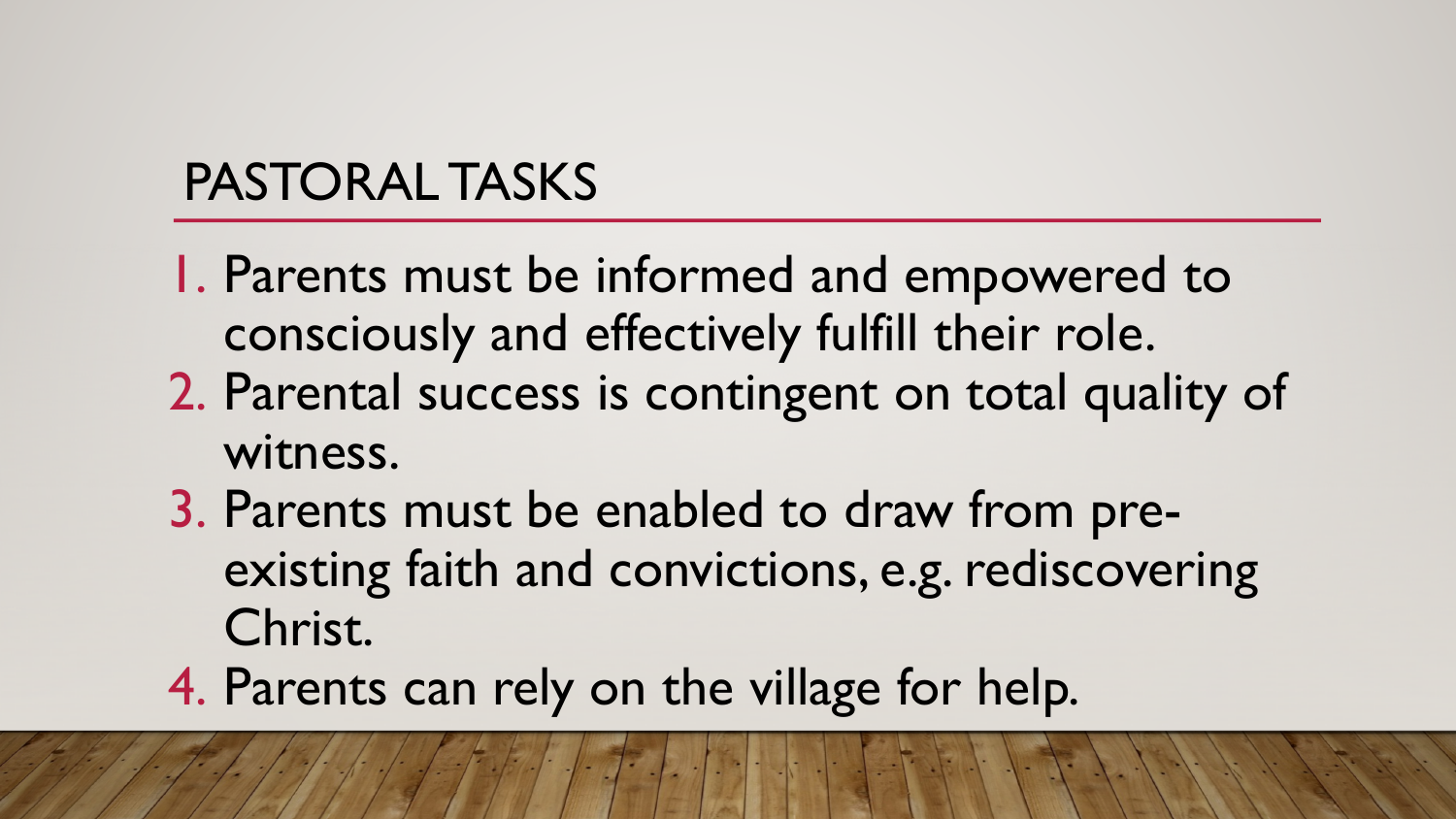## ENCOUNTER WITH CHRIST

#### Jesus Christ: Our Goal and Guide

## disciples making disciples at home and in church

#### • consistent

# • complimentary (meaningful, plausible, and viable)